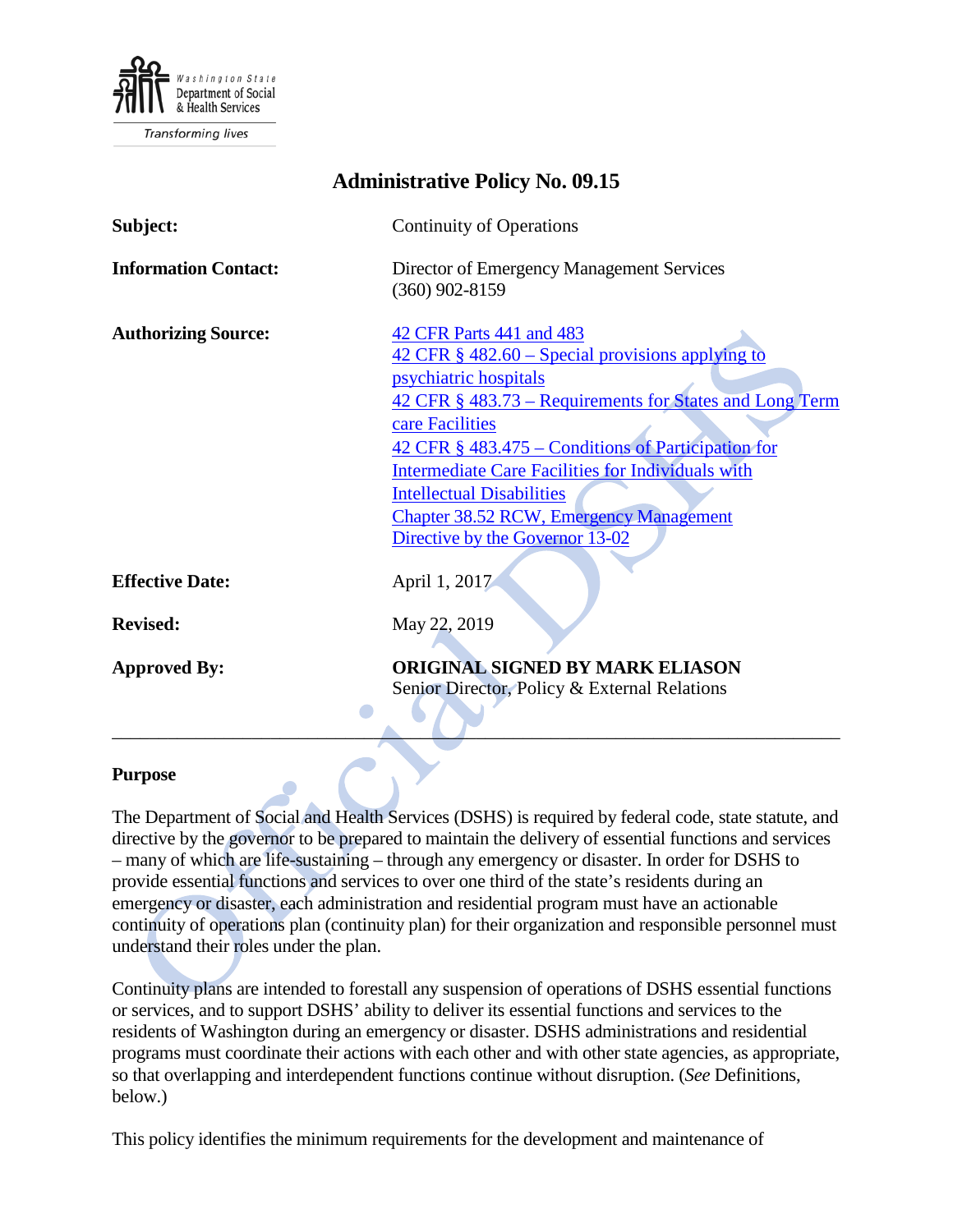continuity plans for all DSHS administrations and residential programs. It also identifies the elements that currently must be included in all continuity plans. (*See* Policy Requirements, section 3.a)

This policy, and any procedures or guidelines referenced herein, is intended only for internal department use. It is not intended, nor can it be relied upon, to create any substantive or procedural rights enforceable by any party involved in matters with DSHS.

# **Background**

The U.S. Department of Health and Human Services, in conditions of participation promulgated by the Centers for Medicaid and Medicare services (CMS) in November 2016, recognized that emergency preparedness requirements are not comprehensive enough to address the complexities of emergencies and disasters that the country faces. CMS determined that it is essential for agencies, such as DSHS, to integrate emergency management into their daily functions and values. Continuity planning is intended to be incorporated with DSHS strategic and operational level planning efforts.

DSHS is dependent on people, facilities, equipment, systems, and technologies to maintain its mission essential functions for the residents of Washington. DSHS is required under [RCW](http://app.leg.wa.gov/RCW/default.aspx?cite=38.52.030)  [38.52.030 \(11\)](http://app.leg.wa.gov/RCW/default.aspx?cite=38.52.030) to implement and maintain continuity of operations plans that: enable the department to resume its essential functions; protects critical resources, including staff; and return to normal operations. DSHS emergency management services is the central authority overseeing continuity of operations planning.

## **Scope**

This policy applies to all DSHS administrations and residential programs.

## **Additional Guidance and Resources**

DSHS emergency management services (EMS) has access to additional resources pertinent to the planning of continuity of operations, but are too extensive to list within this policy. Please contact EMS for assistance.

- [RCW 43.06.010 Governor General Powers and Duties](http://apps.leg.wa.gov/RCW/default.aspx?cite=43.06.010)
- **[DSHS Administrative Policy 9.11 Emergency Management](http://one.dshs.wa.lcl/Policies/Administrative/DSHS-AP-09-11.pdf)**
- **[DSHS Administrative Policy 9.16 Emergency Closures and Suspension of Operations](http://one.dshs.wa.lcl/Policies/Administrative/DSHS-AP-09-16.pdf)**
- **[FEMA Continuity Assistance Tool](https://www.fema.gov/media-library/assets/documents/158679)**

## **Definitions**

Administration means the responsible DSHS administration, division, office, program, or similar organizational entity.

Closure means the partial or complete prevention of access, occupation, or use of a DSHS building, or section of a building, where DSHS provides mission essential functions or directly supports the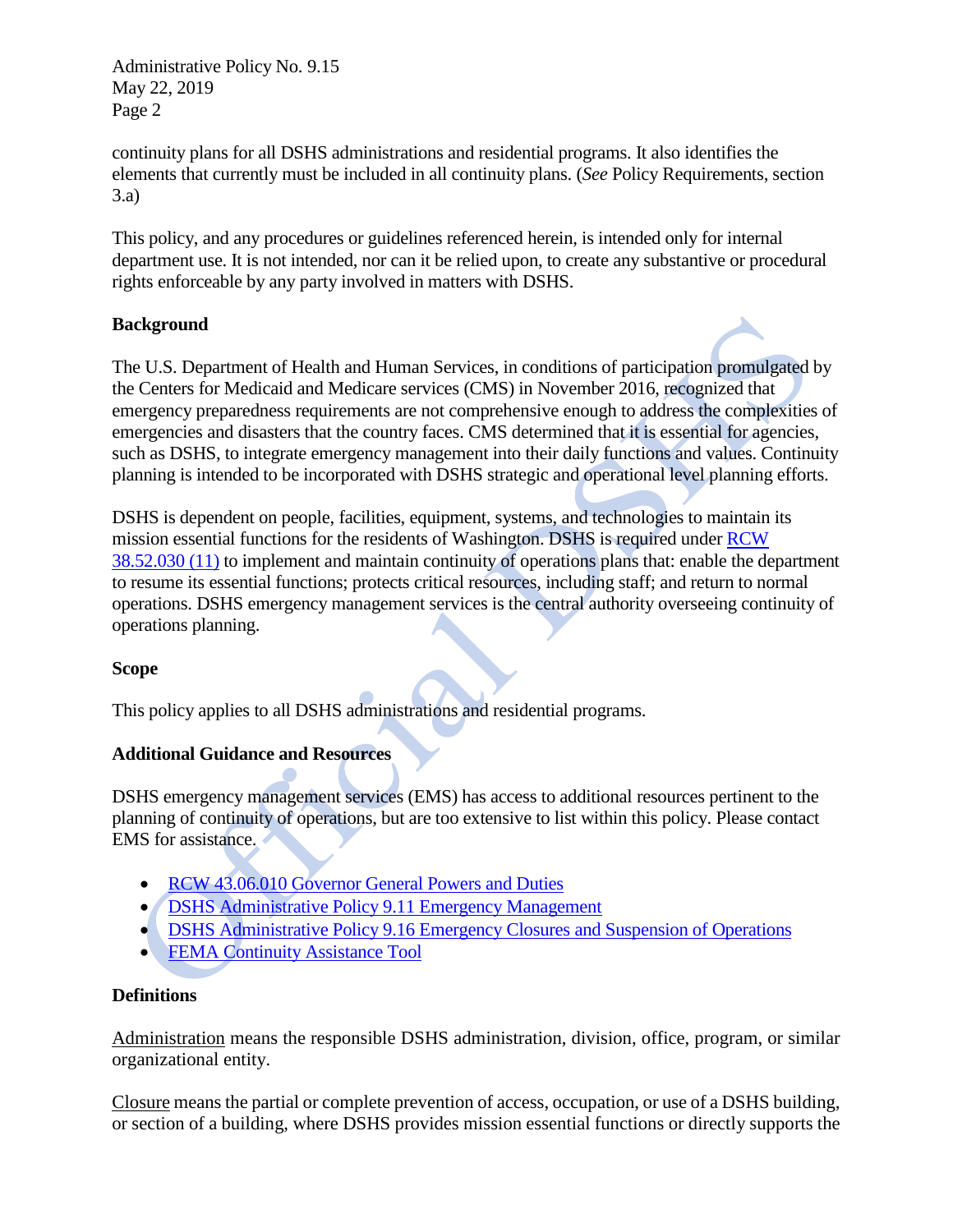operation of such functions.

Continuity event is any set of circumstances, created by an emergency or a disaster, which causes DSHS to relocate its operations from any primary site to an alternate site in order to be able to continue its essential functions.

Continuity plan is the written document describing the capability of each administration and residential program to support the continued performance of its mission essential functions during a wide range of emergencies or disasters. Continuity plans are developed using a standardized approach based on guidance from the federal Emergency Management Agency (FEMA) and as required by [RCW 38.52.030 \(11\)](http://app.leg.wa.gov/RCW/default.aspx?cite=38.52&full=true#38.52.030) and the [Directive by the Governor 13-02.](http://www.governor.wa.gov/sites/default/files/directive/dir_13-02.pdf)

The director of emergency management services exercises delegated authority to represent the secretary and DSHS on matters related to emergency management and continuity of operations. The director is responsible for the agency wide emergency management program.

Emergent position is a DSHS employment position designated by the responsible appointing authority to provide or substantially support one or more mission essential functions during emergencies or disasters. Designations must be made in appointment letters and in the position description form.

Emergency or disaster is defined under  $RCW$  38.52.010 (5)(a) as "an event or set of circumstances which: demands immediate action to preserve public health, protect life, protect public property, or to provide relief to any stricken community overtaken by such occurrences, or reaches such a dimension or degree of destructiveness as to warrant the governor declaring a state of emergency pursuant to [RCW 43.06.010.](https://apps.leg.wa.gov/RCW/default.aspx?cite=43.06.010)"

Facility or campus includes all DSHS leased or owned buildings and buildings occupied or used by DSHS, including separate buildings that are in close proximity to one another. Examples of facilities include standalone buildings such as the office building 2 in Olympia or separate buildings such as the Rock Pointe offices in Spokane. Examples of campuses include Western State Hospital and Yakima Valley School.

[FEMA Continuity Guidance Circular I](https://www.fema.gov/pdf/about/org/ncp/coop/continuity_guidance_circular.pdf) (CGC I) ensures that the whole community has a plan for sustaining services and functions when normal operations are disrupted. Implementation of continuity principles ensures that organizations, communities, and governments are able to support citizens in need.

[FEMA Continuity Guidance Circular II](https://www.fema.gov/media-library-data/1384435934615-7eeac7d0b4f189839f396a3c64eeac7a/Continuity+Guidance+Circular+2.pdf) provides non-Federal Governments with guidance on how to implement CGC I, Annex D: Essential Functions. It provides guidance, a methodology, and checklists to identify, assess, and validate essential functions.

[Joint Commission](https://www.jointcommission.org/about_us/about_the_joint_commission_main.aspx) is an independent, not-for-profit group that administers voluntary accreditation programs for hospitals and other healthcare organizations. The commission develops performance standards that address crucial elements of operation, such as patient care,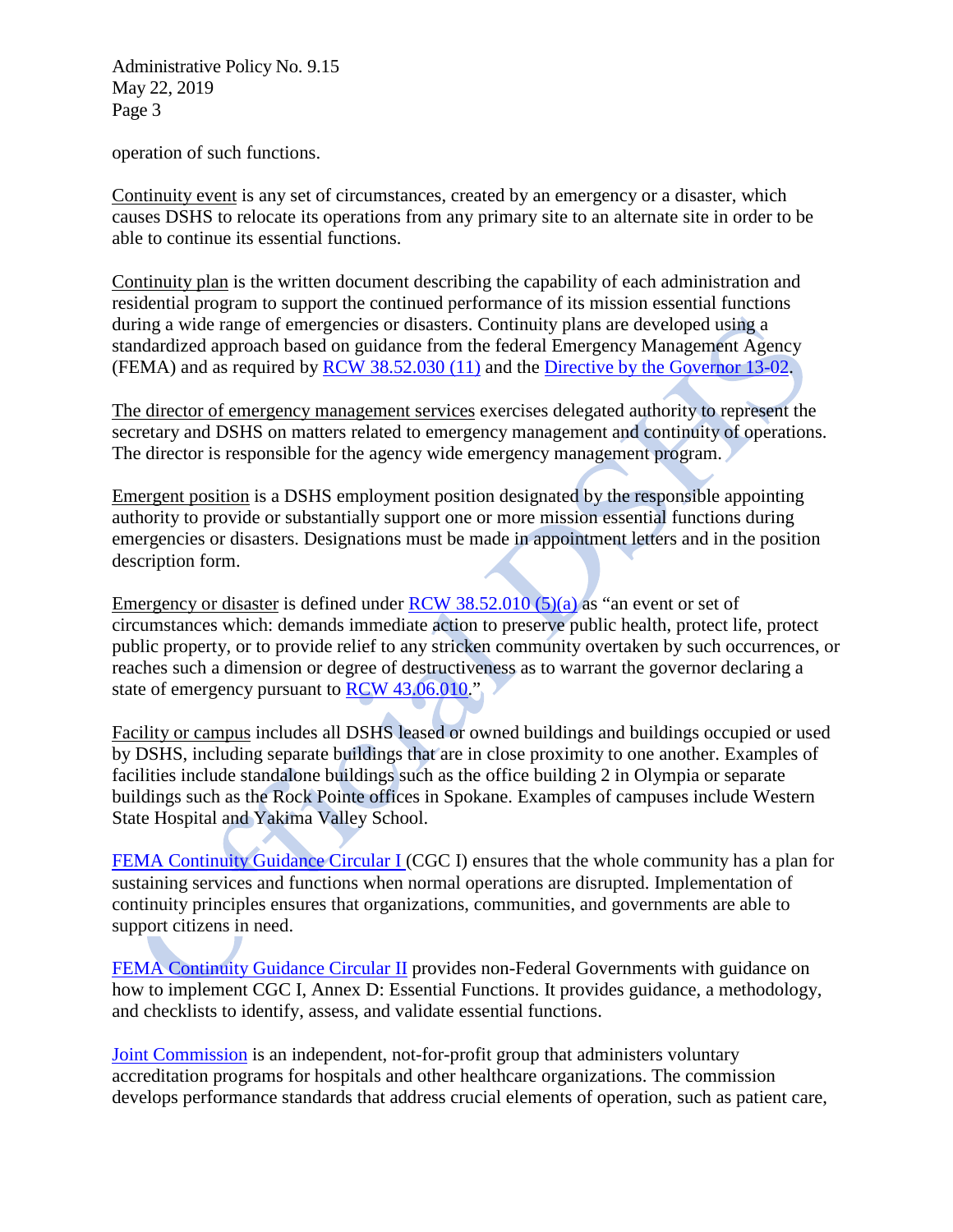medication safety, infection control, and consumer rights.

Mission essential functions are the limited set of organization level functions that must be performed continuously, or resumed as soon as possible after a disruption of normal actions. Mission essential functions are required by federal or state statute, a funding source, or direction from the secretary. Some DSHS services must be continued without interruption.

Residential program means the responsible state hospital, child study and treatment center, competency restoration center, residential habilitation center, state operated living alternative, or similar program in which DSHS clients are under the agency's direct care and supervision by DSHS employees.

Training, testing and exercise are measures to ensure that an agency's continuity plan is capable of supporting the continued execution of the agency's essential functions throughout the duration of a continuity situation.

Suspension of operations means the interruption or cessation of any DSHS mission essential function. A suspension of operations means that DSHS is unable to provide one or more mission essential functions through any means, from any location.

#### **Policy Requirements**

- 1. The secretary has designated DSHS EMS with overall responsibility for coordination of the DSHS continuity of operations program. DSHS EMS oversees and supports the development and maintenance of the department's continuity planning, training, testing, and exercise (TTE) necessary to support such planning. DSHS EMS must:
	- a. Establish department-wide standards of compliance for continuity planning and related employee TTE.
	- b. Provide or coordinate provision of TTE for administrations and residential programs, and make specific related recommendations to administrations and residential programs to improve DSHS organizational and individual employee readiness.
	- c. Provide consultation, technical assistance, and resources to assist administrations and residential programs in developing and maintaining a program of emergency preparedness that is integrated into the day-to-day functions of DSHS.
	- d. Develop and maintain a continuity plan for Facilities, Finance and Analytics Administration and the services and enterprise support administration, with which all other DSHS continuity plans must align to the extent feasible.
	- e. Maintain a schedule of administration and residential program compliance related to continuity planning, training, testing, and exercise and provide periodic reports to the secretary and cabinet.
	- f. Identify additional training requirements as indicated by the performance of each administration and residential program in complying with this policy.
- 2. Continuity plans are developed at the administration headquarters and residential program levels.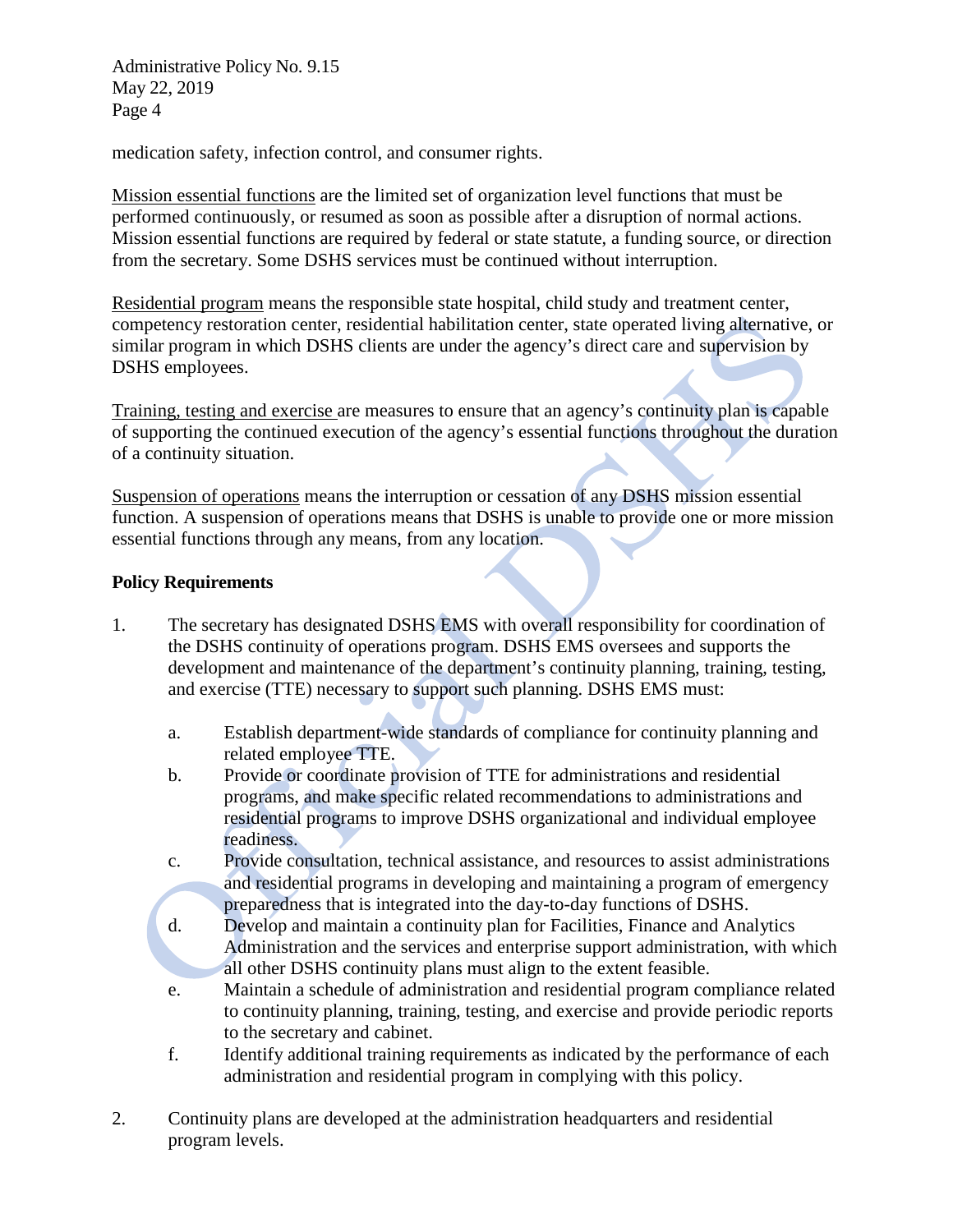- a. Headquarters level plans must be shared with all programs and offices under each administration so that DSHS personnel at all levels understand and are able to perform their necessary duties during a continuity event.
- b. DSHS offices must not develop individual continuity plans.

3. Administrations and residential programs must use the DSHS EMS continuity plan [template.](http://one.dshs.wa.lcl/EM/Continuity/Pages/default.aspx)

a. All elements within the continuity plan template as identified by DSHS EMS are based on guidance provided by FEMA [Continuity Guidance Circular](https://www.fema.gov/pdf/about/org/ncp/coop/continuity_guidance_circular.pdf) I & [Continuity Guidance Circular](https://www.fema.gov/media-library-data/1384435934615-7eeac7d0b4f189839f396a3c64eeac7a/Continuity+Guidance+Circular+2.pdf) II.

Elements of a viable continuity plan must include:

- Essential functions
- Orders of succession
- Delegations of authority
- Continuity facilities
- Continuity communications
- Vital records management
- Human capital
- Testing, training, and exercise program
- Transference of control and direction
- Reconstitution operations
- b. Additional emergency preparedness requirements under,
	- [42 CFR Parts 441 and 483](https://www.gpo.gov/fdsys/pkg/FR-2016-09-16/pdf/2016-21404.pdf)
	- 42 CFR § 482.60 [Special provisions applying to psychiatric hospitals](https://www.cms.gov/Medicare/Provider-Enrollment-and-Certification/CertificationandComplianc/PsychHospitals.html)
	- 42 CFR § 483.73 [Requirements for States and Long Term care Facilities](https://www.cms.gov/Regulations-and-Guidance/Legislation/CFCsAndCoPs/LTC.html)
	- 42 CFR § 483.475 [Conditions of Participation for Intermediate Care](https://www.cms.gov/Regulations-and-Guidance/Legislation/CFCsAndCoPs/Intermediate-Care-Facilities-for-Individuals-with-Intellectual-Disabilities-ICF-IID.html)  [facilities for Individuals with Intellectual Disabilities](https://www.cms.gov/Regulations-and-Guidance/Legislation/CFCsAndCoPs/Intermediate-Care-Facilities-for-Individuals-with-Intellectual-Disabilities-ICF-IID.html)

The above requirements promulgated by the Centers for Medicaid and Medicare Services (CMS), apply to: psychiatric residential treatment facilities, intermediate care facilities for individuals with intellectual disabilities, and state operated living alternatives operated directly by DSHS Aging and Long Term Support Administration, Behavioral Health Administration, and Developmental Disabilities Administration. Requirements apply to the following broad categories:

- Risk assessment using an all-hazards approach, specific to the location and clients served.
- Policies and procedures that support the successful execution of the emergency plan.
- Communication plan to protect patient health and safety in the event of an emergency or disaster.
- Training and testing that includes initial training for new staff in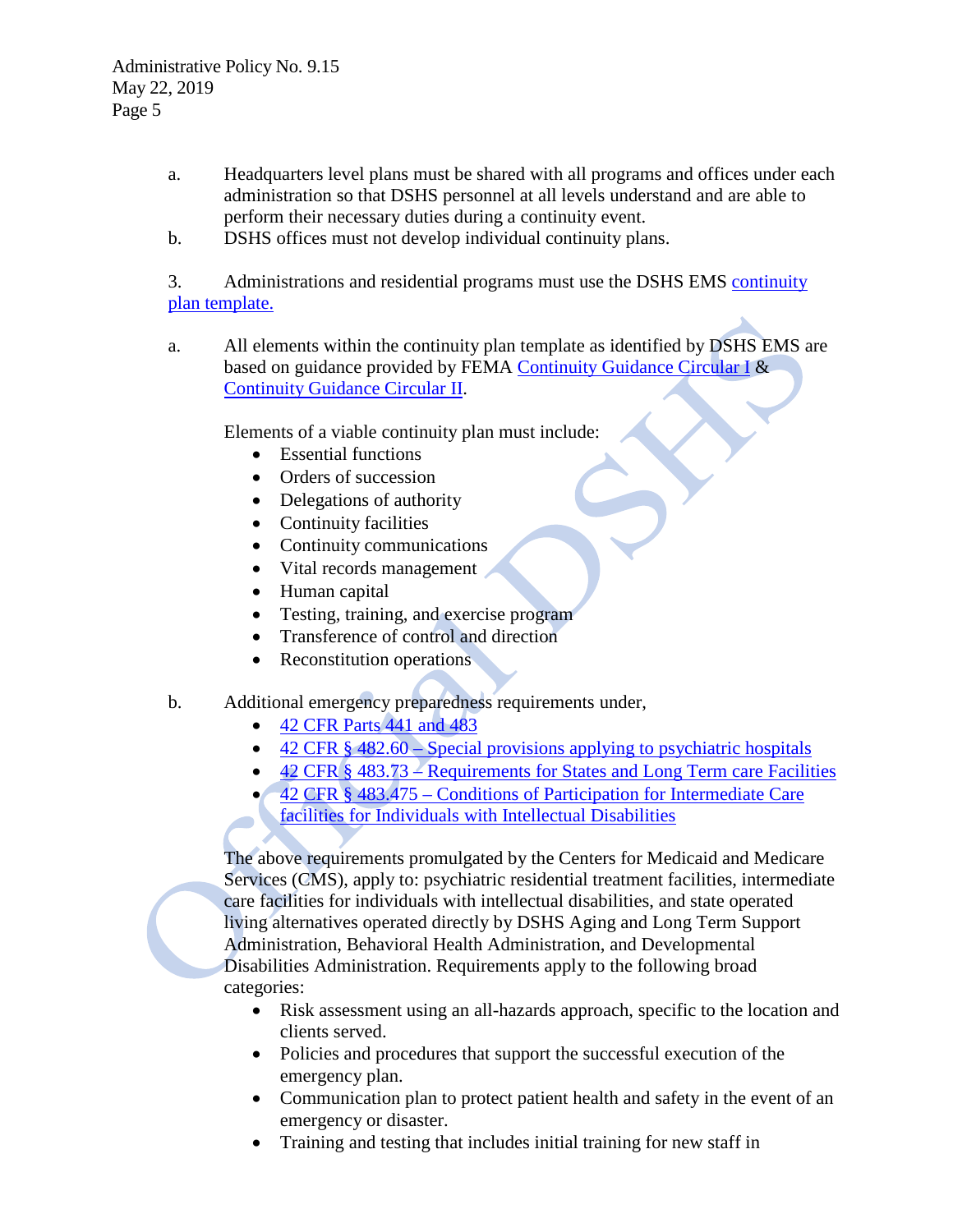emergency preparedness policies and procedures as well as annual refresher trainings such that staff are able to demonstrate their related knowledge.

- c. State psychiatric hospitals may voluntarily subscribe to emergency management requirements set forth by the [Joint Commission.](https://www.jointcommission.org/about_us/about_the_joint_commission_main.aspx) Compliance with the CMS emergency preparedness requirements is accepted by the Joint Commission as meeting their parallel requirements.
- 4. Minimum requirements for DSHS administrations and residential programs:
	- a. Assistant secretaries for each administration as well as superintendents and chief executive officers for residential programs are responsible for their respective continuity plans, which must be reviewed, exercised, and revised annually and as necessary.
	- b. Assistant secretaries for each administration, and superintendents and chief executive officers for residential programs must formally designate, and maintain documentation of designations on file, of positions where the assigned personnel have the responsibility to:
		- Develop and maintain [continuity](http://one.dshs.wa.lcl/EM/Continuity/Pages/default.aspx) plans using the DSHS EMS continuity [plan template.](http://one.dshs.wa.lcl/EM/Continuity/Pages/default.aspx) This template may be modified by federal or state requirement changes.
		- Coordinate the direction and guidance provided by DSHS EMS among responsible personnel within the administration or residential program to support full compliance with this policy.
		- Provide or coordinate the provision of training, testing, and exercising plans.
		- Carry out all duties as specified in the continuity plan. All responsible personnel must be able to demonstrate their ability to carry out their continuity duties during tests, exercises, and emergencies or disasters.
		- Incorporate designations and descriptions of responsibilities in the requirements of position descriptions for all personnel with a role in continuity of operations.
		- Provide quarterly reports to DSHS EMS.
	- c. Each administration and residential program must develop an annual training program plan which includes personnel holding designated positons, described under 4.b. This annual training program plan must be submitted to EMS by January 15 of each calendar year.
	- d. Employees in designated positions, as described under 4.b, must complete one time training of courses listed below within three months of assuming duties related to continuity of operations. Training is available at no cost, much of it can be completed self-paced online, and aids employees in performing their duties successfully. The required training includes:
		- DSHS emergency operations plan training provided by DSHS EMS. This training will cover coordination with other administrations, state agencies, and the role of the emergency coordination center.